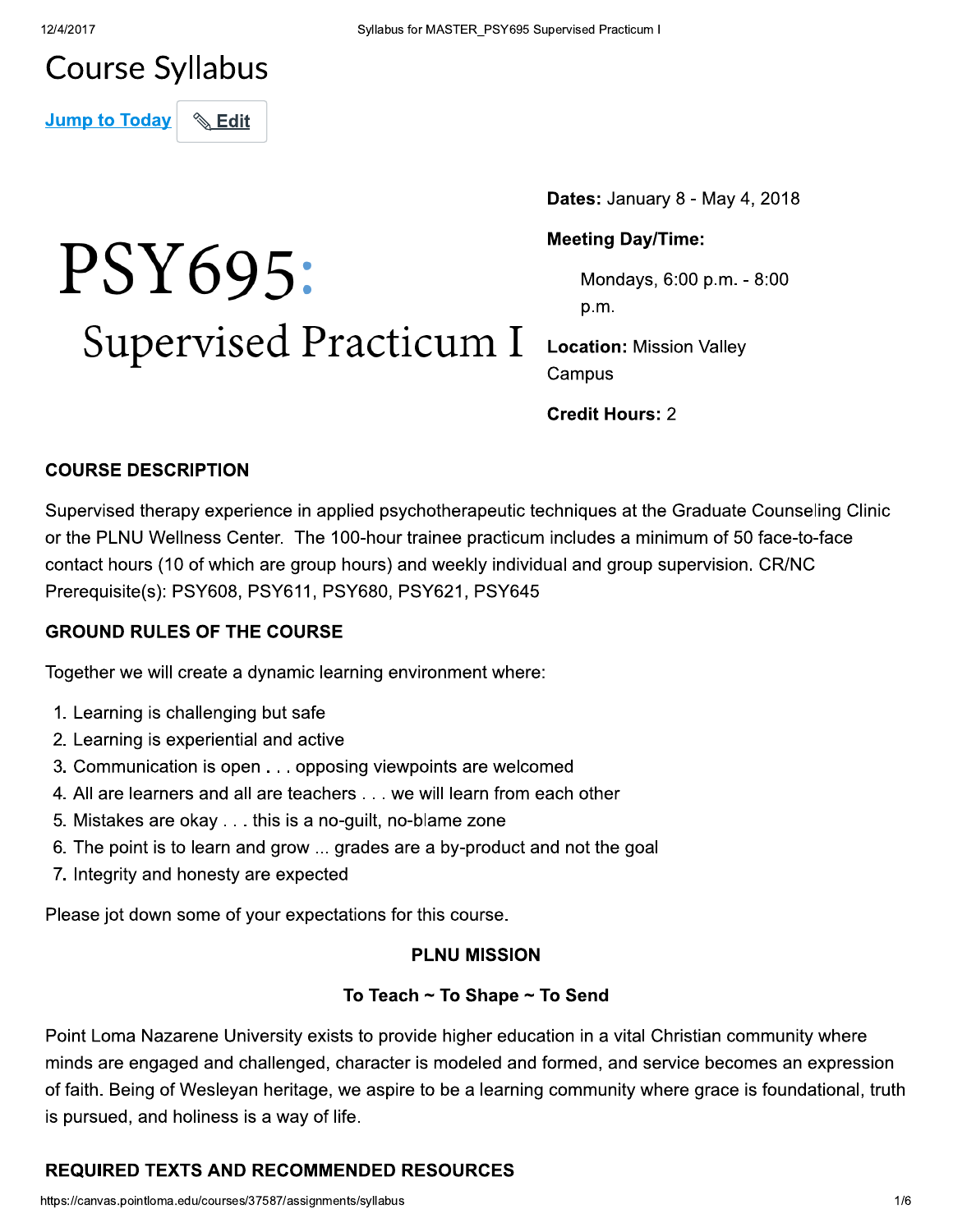is for this course.



#### COURSE REQUIRE MENTS eman

- 1. Case Presentation. Each student will complete a case presentation on a client of their choosing and winalts:broken in Christian and Weeks 5-8.
- 2. Participation: Class participation is necessary to demonstrate familiarity with the assignments and the ability to transfer theory into practice, especially during your practicum. The following criteria will be used to evaluate participation.

Participation in discussions and Practicum

- Appropriateness of comments
- Comments useful for clarification or meaningful contribution to the class
- Willingness to participate in exercises and simulations
- Sensitivity to participation of others in the class; avoids dominating discussions
- Class participation demonstrates understanding of learned theory
- 3. Attendance: Regular and punctual attendance at all class sessions is considered essential to optimum academic achievement. Therefore, regular attendance and participation in each course are minimal requirements. Absences are counted from the first official meeting of the class regardless of the date of the student's enrollment. If more than 20 percent of the classes are reported as missed, the faculty member may initiate the student's de-enrollment from the course without advance notice to the student. If the date of de-enrollment is past the last date to withdraw from a class, the student will be assigned a grade of "F" or "NC." There are no refunds for courses where a de-enrollment was processed.

A student who registers late must therefore be exceptionally careful about regular attendance during the remainder of the course. Registered students who neither attend the first class session nor inform the instructor of record of their desire to remain in the class may, at the request of the instructor, be removed from the class roster.

Exceptions to the foregoing attendance regulations due to extenuating circumstances beyond the student's control may be granted only by appeal to the Vice Provost for Academic Administration. Students should consult the syllabus of each course for specific applications of and elaborations on the above attendance policy.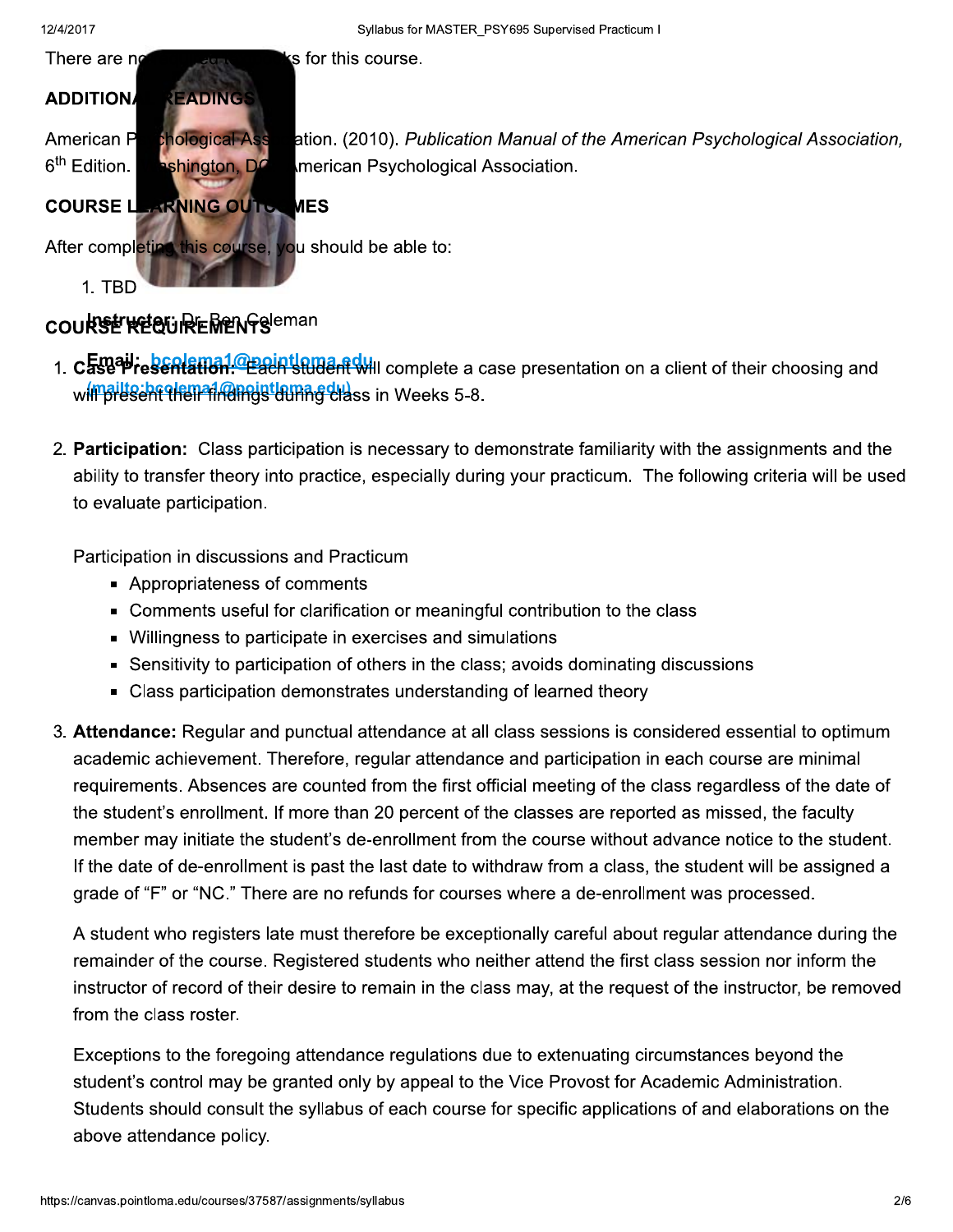If a student misses a class for a University excused absence the student must provide the appropriate documentation to the professor. No penalty will be assessed for an approved University excused absence from class. Any work, assignments, class notes, or other information presented during the class during which the student is absent is the sole responsibility of the student. Please seek this information from fellow students who attended that class session before contacting the professor.

In the event of an officially excused absence on the due date of an assignment, the assignment will be due the next class time. All penalties for late assignments will then be assessed from that revised due date.

#### **APA Papers**

All papers written in the Graduate Counseling program should be in APA style. Here are some helpful websites to help you write and format your paper:

- APA Style Essentials Prof. Degelman Vanguard University (http://www.vanguard.edu/psychology/faculty/douglas-degelman/apa-style/)
- Downloadable APA Style Helper: APA for Psychology (http://www.docstyles.com/apaguide.html)
- **Psychology with Style: A Hypertext Writing Guide (http://www.uwsp.edu/psych/APA4b.htm)**
- The OWL at Purdue: APA Style (https://owl.english.purdue.edu/owl/section/2/10/)

All papers should include the following sections unless indicated otherwise:

- 1. Title page
- 2. Abstract
- 3. Main body with headings
- 4. Reference page

Please check the APA Manual or the websites for further formatting helps.

This course meets PLNU and WASC credit hour policy requirements for contact hours as evidenced by the table below (2 credit units):

| <b>Assignments</b>                     | <b>Course Hours</b> |
|----------------------------------------|---------------------|
| Face-to-face Class Sessions Attendance | 30                  |
| Participation (10 hours of group)      | 50                  |
| <b>Case Presentation</b>               | 20                  |
| <b>TOTAL HOURS</b>                     | 100                 |

#### **ASSESSMENT AND GRADING**

Grading is on a CR/NC basis. To pass the class, you must attend and participate. Note the point breakdown for the course. Simply showing up will not earn you full points. You must be engaged, participate in discussion, complete any assigned readings, and be ready to give feedback and support to your classmates.

|  | <b>Assignments</b> |
|--|--------------------|
|  |                    |

**Points**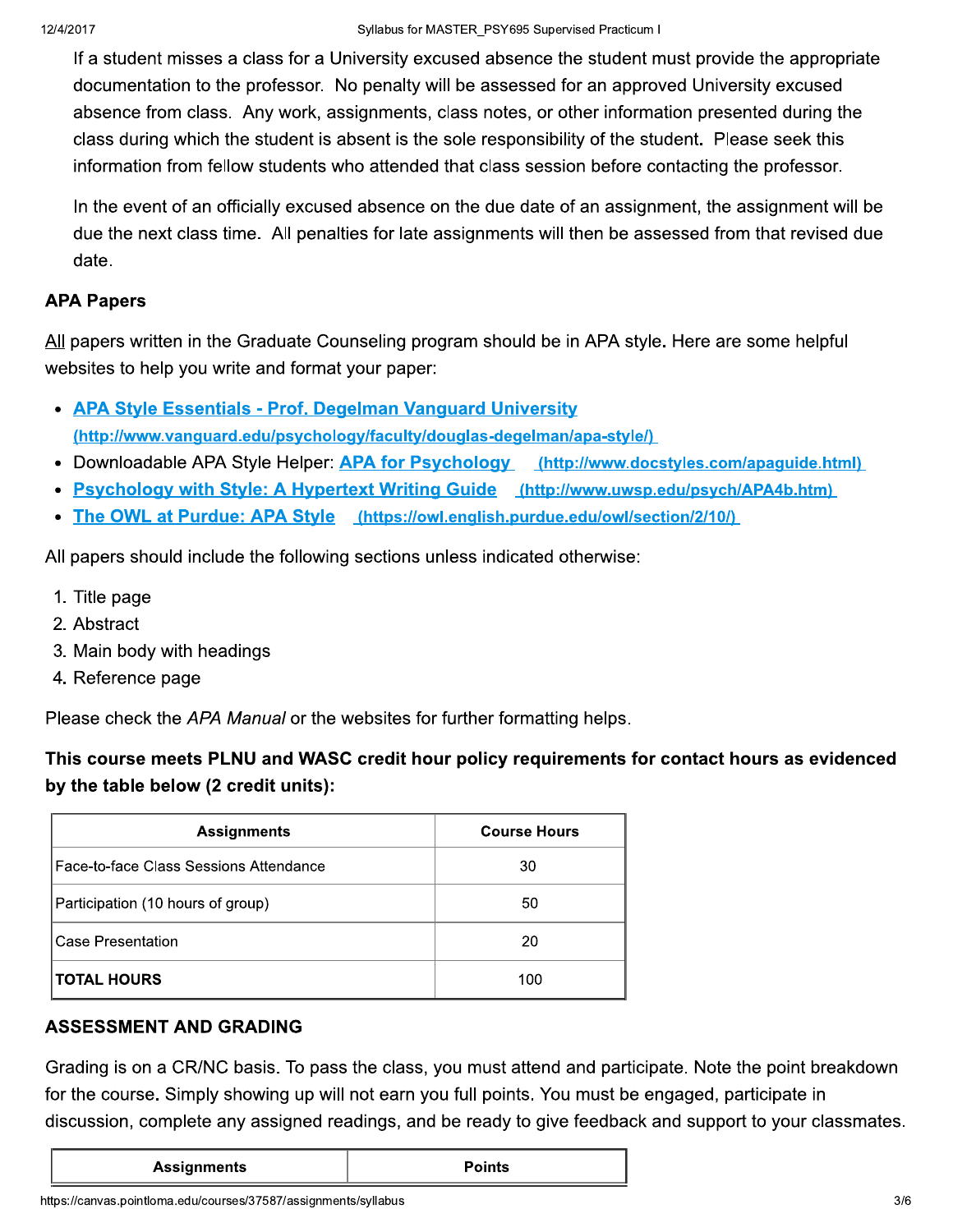| <b>Assignments</b> | <b>Points</b> |
|--------------------|---------------|
| Case Study         | 100           |
| Attendance         | 150           |
| Participation      | 150           |
| <b>Total</b>       | 400           |

NOTE: It is your responsibility to maintain your class schedule. Should the need arise to drop this course (personal emergencies, poor performance, etc.); you have the responsibility to first contact the professor. Then if no accommodations can be made, you are responsible to follow through (provided the drop date meets the stated calendar deadline established by the University).

#### **ACADEMIC ACCOMMODATIONS**

If you have a diagnosed disability, please contact the Center for Student Success (CSS) within the first two weeks of class to demonstrate need and to register for accommodations by phone at (619) 563-2810. You may also ask your academic advisor or program director for any additional accommodation information.

#### **USE OF TECHNOLOGY**

Point Loma Nazarene University encourages the use of technology for learning, communication, and collaboration. In this course, we will rely on Canvas for accessing course materials, submitting assignments, and collaborating in discussion boards and blogs. We will also use cell phone polling when it enhances our in-class activities. You'll want to make sure you are comfortable with these tools, so take advantage of our computer LabTechs to answer questions and help you with any technology issues. You may also call the Help Desk at x2222.

You are welcome to bring your laptop, iPad, and/or cell phone to class, which we will utilize during many class sessions—but please make sure you use them appropriately and responsibly. If a tech tool becomes a distraction or disruption while class is in session, I will simply invite you to no longer bring it to class.

#### PLNU ACADEMIC HONESTY POLICY

Students should demonstrate academic honesty by doing original work and by giving appropriate credit to the ideas of others. As stated in the university catalog, "Academic dishonesty is the act of presenting information, ideas, and/or concepts as one's own when in reality they are the results of another person's creativity and effort. Such acts include plagiarism, copying of class assignments, and copying or other fraudulent behavior on examinations. A faculty member who believes a situation involving academic dishonesty has been detected may assign a failing grade for a) that particular assignment or examination, and/or b) the course." See Academic Policies

(http://www.pointloma.edu/experience/academics/catalogs/undergraduate-catalog/point-lomaeducation/academic-policies) for full text.

#### **SPIRITUAL CARE**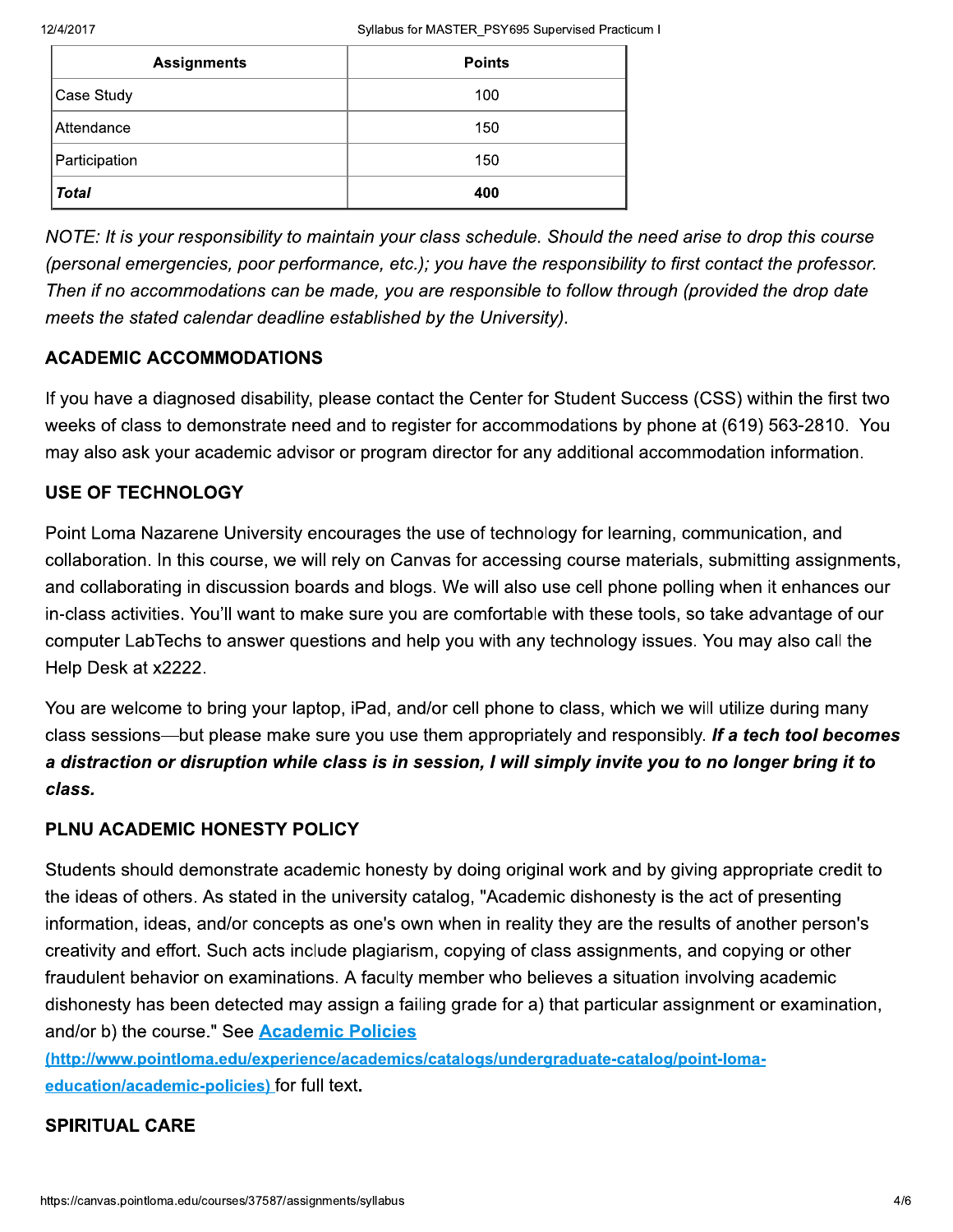A cornerstone of a PLNU education is helping students realize their mental, physical, social, moral, and spiritual ideals. Understanding and living out a personal commitment to faith and our Wesleyan heritage are means for achieving self-worth and understanding, the motivation for building a just social order. Students receive support to build skills and habits in spiritual formation that motivate a life of service which is lifetime. PLNU encourages community engagement among students, faculty, and staff that honors service to others as an expression of that commitment. There are resources for your Christian faith journey available at Graduate and Professional Student Spiritual Life (https://www.pointloma.edu/opportunities/graduateprofessional-student-spiritual-life)

#### PLNU COPYRIGHT POLICY

Point Loma Nazarene University, as a non-profit educational institution, is entitled by law to use materials protected by the US Copyright Act for classroom education. Any use of those materials outside the class may violate the law.

| <b>Weekly Meeting</b>                | <b>Topics</b>                                                                                                                                                                         |
|--------------------------------------|---------------------------------------------------------------------------------------------------------------------------------------------------------------------------------------|
| <b>Week 1: 1/8</b>                   | • Review Syllabus & Expectations<br>Orientation to clinic<br>$\bullet$<br>• Schedule informal case presentations<br>• Discussion: Initial impressions & Obtaining info<br>from client |
| Week 2: 1/15 - MLK Day - ONLINE only | <b>Review Course Requirements</b><br>$\bullet$<br><b>Discuss Practicum Experience</b><br>$\bullet$<br>Discussion: Contacting clients, paperwork<br>$\bullet$                          |
| Week 3: 1/22                         | <b>Discuss Practicum Experience</b><br>Discussion: Initial impressions & Obtaining info<br>from client                                                                                |
| Week 4: 1/29                         | <b>Discuss Practicum Experience</b><br>$\bullet$<br>Discussion: Building rapport, initial assessment                                                                                  |
| Week 5: 2/5                          | • Discuss Practicum Experience<br>Discussion: Treatment planning                                                                                                                      |
| Week 6: 2/12                         | <b>Discuss Practicum Experience</b><br>$\bullet$<br>• Skills: Empathy                                                                                                                 |
| Week 7: 2/19                         | <b>Discuss Practicum Experience</b><br>$\bullet$<br>• Skills: Reflective Listening                                                                                                    |
| Week 8: 2/26                         | • Discuss Practicum Experience                                                                                                                                                        |